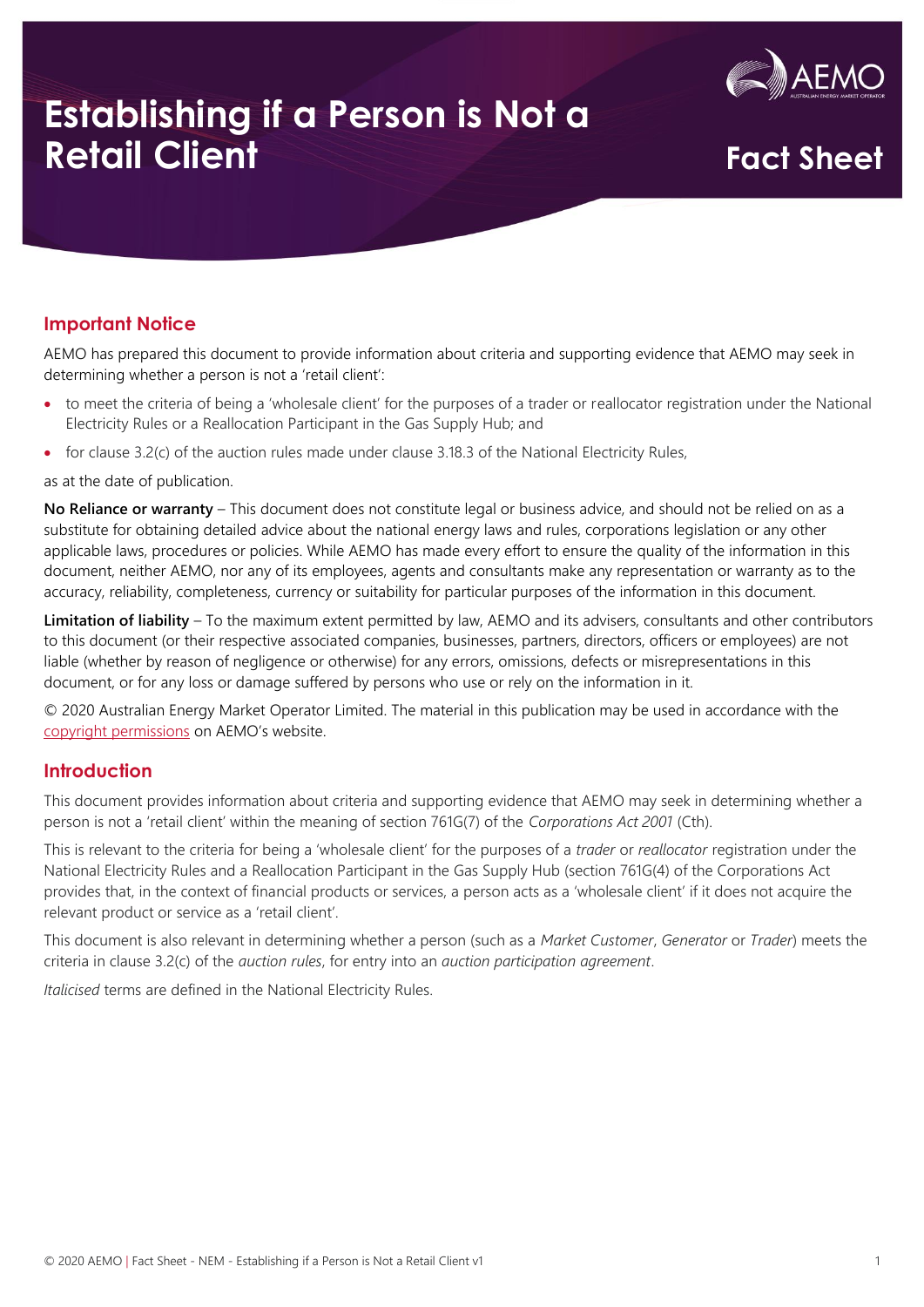

# **Establishing if a Person is Not a Establishing if a Person is Not a**<br>**Retail Client Fact Sheet**

**Supporting evidence**

#### **Persons who are not a "retail client" as defined in section 761G(7) of the Corporations Act 2001**

| <b>Professional investor</b>                                                     |                                                                                                                                                                                                                                                                                                                                                                                                                                                                    |
|----------------------------------------------------------------------------------|--------------------------------------------------------------------------------------------------------------------------------------------------------------------------------------------------------------------------------------------------------------------------------------------------------------------------------------------------------------------------------------------------------------------------------------------------------------------|
| The person is a financial services<br>licensee.                                  | A copy of a current Australian financial services licence that is issued to that<br>person.                                                                                                                                                                                                                                                                                                                                                                        |
| The person controls at least \$10 million.                                       | A copy of a certificate given, within the six months preceding the issue of the<br>relevant transaction, by a member of CPA Australia, the Institute of Chartered<br>Accountants or the National Institute of Accountants, that states that, as at the date<br>of the certificate, the person controls at least \$10 million for the purposes of<br>paragraph (e) of the definition of "professional investor" in section 9 of the<br>Corporations Act 2001 (Cth). |
| The person is a listed entity or a related<br>body corporate of a listed entity. | Listed entity:                                                                                                                                                                                                                                                                                                                                                                                                                                                     |
|                                                                                  | a letter from Australian Stock Exchange Limited, dated within the preceding one<br>$\bullet$<br>month, certifying that, as at the date of that letter, the entity is included in the<br>official list of the Australian Stock Exchange Limited.                                                                                                                                                                                                                    |
|                                                                                  | Related body corporate:                                                                                                                                                                                                                                                                                                                                                                                                                                            |
|                                                                                  | a copy of current share certificates demonstrating that the entity is a holding<br>company or a subsidiary of a listed entity; and                                                                                                                                                                                                                                                                                                                                 |
|                                                                                  | a letter from Australian Stock Exchange Limited, dated within the preceding one<br>$\bullet$<br>month, certifying that, as at the date of the letter, the entity relied on as being<br>the listed entity is included in the official list of the Australian Stock Exchange<br>Limited.                                                                                                                                                                             |
|                                                                                  | The terms 'related body corporate', 'holding company' and 'subsidiary' are as<br>defined by the Corporations Act 2001 (Cth).                                                                                                                                                                                                                                                                                                                                       |
| The person is an exempt public<br>authority.                                     | A copy of legislation or other statutory instrument that demonstrates the entity is a<br>public authority or an instrumentality or agency of the Crown in right of the                                                                                                                                                                                                                                                                                             |

Commonwealth, a State or a Territory.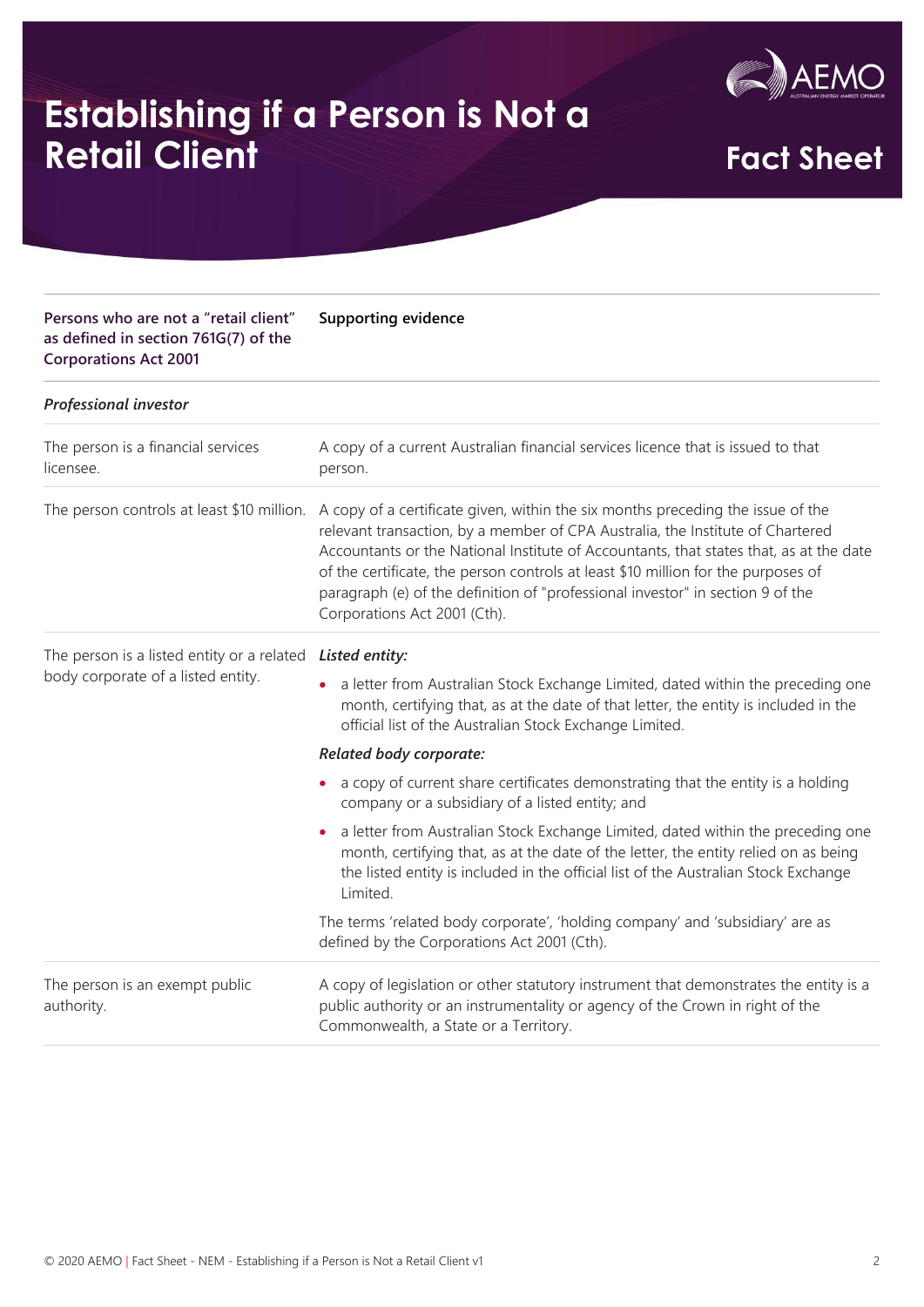

### **Establishing if a Person is Not a Establishing if a Person is Not a**<br>**Retail Client Fact Sheet**

#### **Persons who are not a "retail client" as defined in section 761G(7) of the Corporations Act 2001 Supporting evidence**

The person is a body corporate, or an unincorporated body, that:

• carries on a business of investment in financial products, interests in land or other investments; and

• for those purposes, invests the funds received (directly or indirectly) following an offer or invitation to the public in such investments, the terms of which provides for the funds subscribed to be invested for those purposes

- A copy of the body's most recent annual report and audited balance sheet demonstrating that the body carries on an investment business; and
- a copy of the body's most recent subscription document that has been issued to the public that states that the funds raised pursuant to it are to be invested in investments made in the course of that business.

Documents equivalent to those listed above.

The person is a foreign entity that, if established or incorporated in Australia, would fall within one of the above categories.

#### *Large business*

The transaction is provided for use in connection with a business that is not a small business.

- A statutory declaration signed by a person with the requisite knowledge that:
	- in the case of a business that manufactures goods (including in the case of a business that generates electricity), the number of people employed by that business is at least 100; and
	- in the case of any other business, the number of people employed by that business is at least 20.